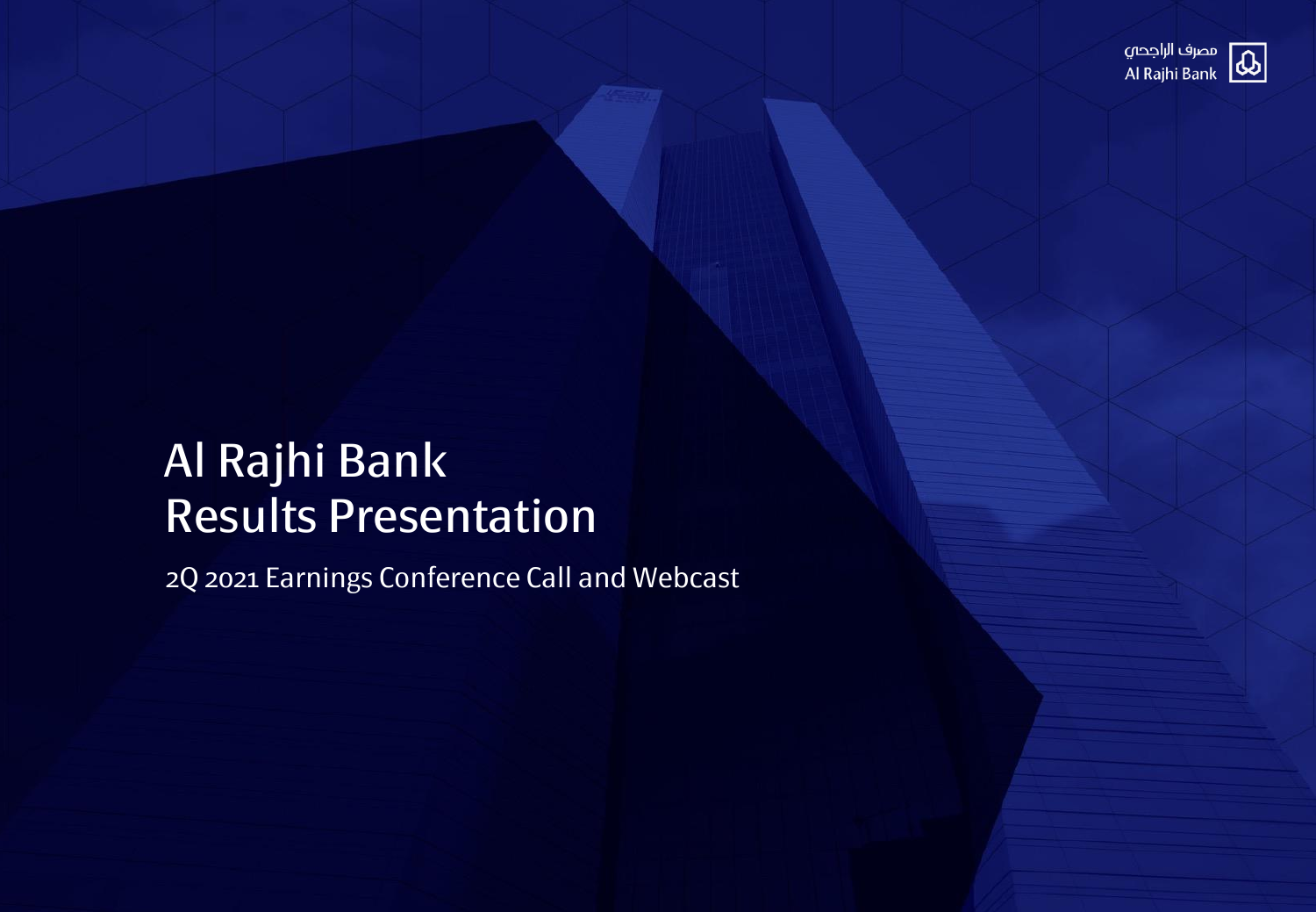

Earnings Call Earnings Call

03 An excellent start to 1H 2021

18 ESG Highlights 04 Bank Of The Future

20 KSA's Macro-Economic Environment

05 2Q 2021 Financial Performance

23 IR Contact Information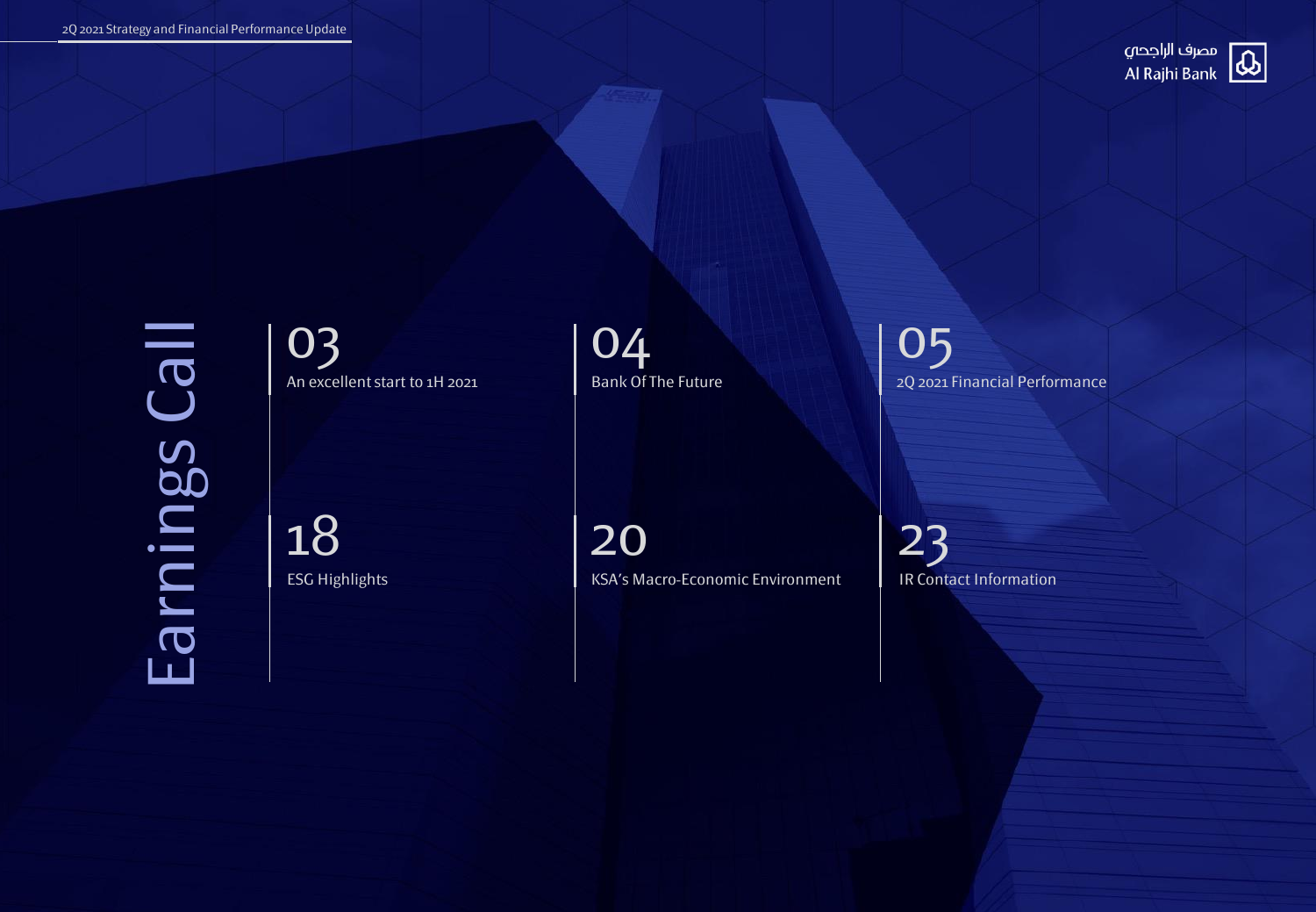## ARB had an excellent first half 2021

### Results are in line with or ahead of expectations

| $\mathbb{F}$                                  | 23.6% Growth in financing driven<br>by mortgages                               | 18.4% Growth in liabilities                                                      | <b>Stable LDR</b>                                                                   |
|-----------------------------------------------|--------------------------------------------------------------------------------|----------------------------------------------------------------------------------|-------------------------------------------------------------------------------------|
| Strong 16% YTD<br><b>Balance Sheet Growth</b> | <b>Net Financing</b><br>315.7bn $+23.6\%$<br>390.3bn<br><b>FY 20</b><br>1H21   | <b>Total Liabilities</b><br>410.7bn $+18.4\%$<br>486.5bn<br><b>FY 20</b><br>1H21 | <b>Loan to Deposit Ratio</b><br>83%<br>79%<br><b>FY 20</b><br>1H21                  |
| $\tilde{\mathcal{F}}^{\Gamma}$                | 21.6% Net yield income growth,<br>impacted by slightly lower NPM               | 45.1% Non yield income growth                                                    | 25.7% Operating Income growth                                                       |
| Solid 44% net income<br>growth YoY            | Net Yield income<br>$8,078$ mn $\xrightarrow{+21.6\%}$ 9,822mn<br>1H20<br>1H21 | Non Yield Income<br>1,697mn $\xrightarrow{+45.1\%}$ 2,462mn<br>1H20<br>1H21      | <b>Operating Income</b><br>9,775mn $\xrightarrow{+25.7\%}$ 12,284mn<br>1H20<br>1H21 |
| $ \heartsuit $                                | 11 bps COR reduction                                                           | 9 bps improvement in NPL ratio<br>from strong loan growth                        | NPL coverage remained strong<br>and stable                                          |
| <b>Stable credit quality</b>                  | Cost of risk<br>0.75%<br>0.64%<br><b>FY 20</b><br>1H21                         | <b>NPL</b><br>0.76%<br><b>FY 20</b><br>0.67%<br>1H21                             | <b>NPL Coverage</b><br>318%<br>306%<br>1H21<br><b>FY 20</b>                         |
| $\bigcirc$                                    | 5.8 ppt better operating efficiency                                            | Capital position above regulatory<br>minima                                      | <b>Lower NPM</b>                                                                    |
| <b>Key Ratios</b>                             | Cost to income ratio<br>33.3%<br>1H20<br>27.5%<br>1H21                         | <b>Total Capital Adequacy Ratio</b><br>19.0%<br>1H20<br>18.0%<br>1H21            | <b>NPM</b><br>4.80%<br>1H20<br>1H21                                                 |

3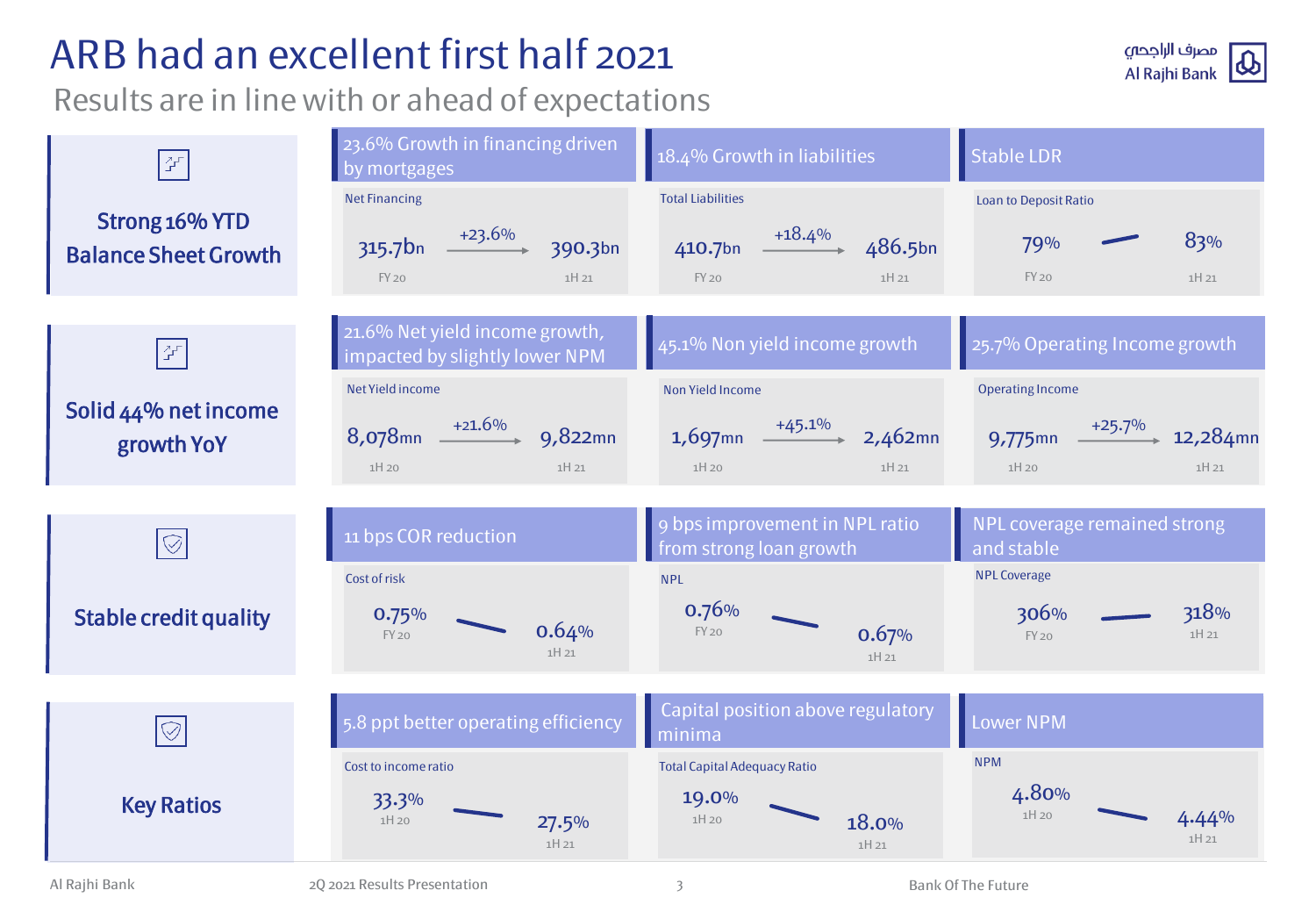## In strong position to deliver the "Bank of the Future"

Good progress made on strategy implementation

| Build on our core $\rightarrow$<br>亖                                            |          | Outperform our competition $\rightarrow$<br>$\equiv$                   |           | Transform technology $\rightarrow$<br>$\equiv$                           |                    | Focus on new client needs $\rightarrow$<br>Ξ                          |                   |
|---------------------------------------------------------------------------------|----------|------------------------------------------------------------------------|-----------|--------------------------------------------------------------------------|--------------------|-----------------------------------------------------------------------|-------------------|
| <b>FOCUS AREA</b>                                                               | PROGRESS | <b>FOCUS AREA</b>                                                      | PROGRESS  | <b>FOCUS AREA</b>                                                        | PROGRESS           | <b>FOCUS AREA</b>                                                     | PROGRESS          |
| <b>Grow Retail including Private Sector</b><br>Retail financing growth 2021 YTD | $+24%$   | <b>Customer Experience</b><br>Customer NPS                             | 71%       | <b>Digital Core Banking Platform</b><br>Digital / Manual ratio           | 87/13              | <b>Become Leading Finance Company</b><br>Emkan financing total (SAR)  | 5.3 <sub>bn</sub> |
| <b>Expand Corporate</b><br>Corporate Financing growth 2021 YTD                  | $+21\%$  | <b>Preferred Employer</b><br>Employee Engagement Index                 | 70%       | Data Leader for Customer Insights<br>Active Digital Customer penetration | 9.2mm              | <b>Develop Best Payments Solution</b><br>POS Market Share             | 30%               |
| <b>Bank of Choice for SMEs</b><br>SME Financing growth 2021 YTD                 | $+22%$   | <b>Market Share</b><br>Market share of KSA banking assets              | 19%       | Modernize our technology<br>Number of Robots                             | 337                | <b>Grow Private Bank</b><br>New products for Private Banking clients  | 11                |
| <b>Grow Current Accounts</b><br>Current Accounts growth 2021 YTD                | $+8%$    | <b>Preferred Loyalty Program</b><br>Loyalty program customers enrolled | $3.2$ mn  | Leverage our Infrastructure<br>Al Rajhi Banking App Rating               | 4.7                | Expand our customer reach<br>Number of Active customers               |                   |
| <b>Improve Revenue Mix</b><br>Non-yield Income to Operating Income              | 20%      | <b>Leader in Financial Conduct</b><br><b>ESG Rating</b>                | <b>BB</b> | <b>Adopt Agile Delivery</b><br>Transactions per month                    | 450 <sub>m</sub> n | Deepen Relationships via X-Sell<br>360-degree system to serve clients | $100\%$           |
| <b>Bank</b>                                                                     |          | of                                                                     |           | the                                                                      |                    | <b>Future</b>                                                         |                   |
| fy<br>Ħ<br>軍                                                                    | 圖        | <b>Nill</b><br>H<br>▤                                                  | 圖         | <b>NIE</b><br>聑<br>軍                                                     | 圖                  | $\mathbb{N}^2$<br>軍                                                   | Ħ<br>BE           |

Sources: Al Rajhi Bank, SAMA, Bank Financial Statements

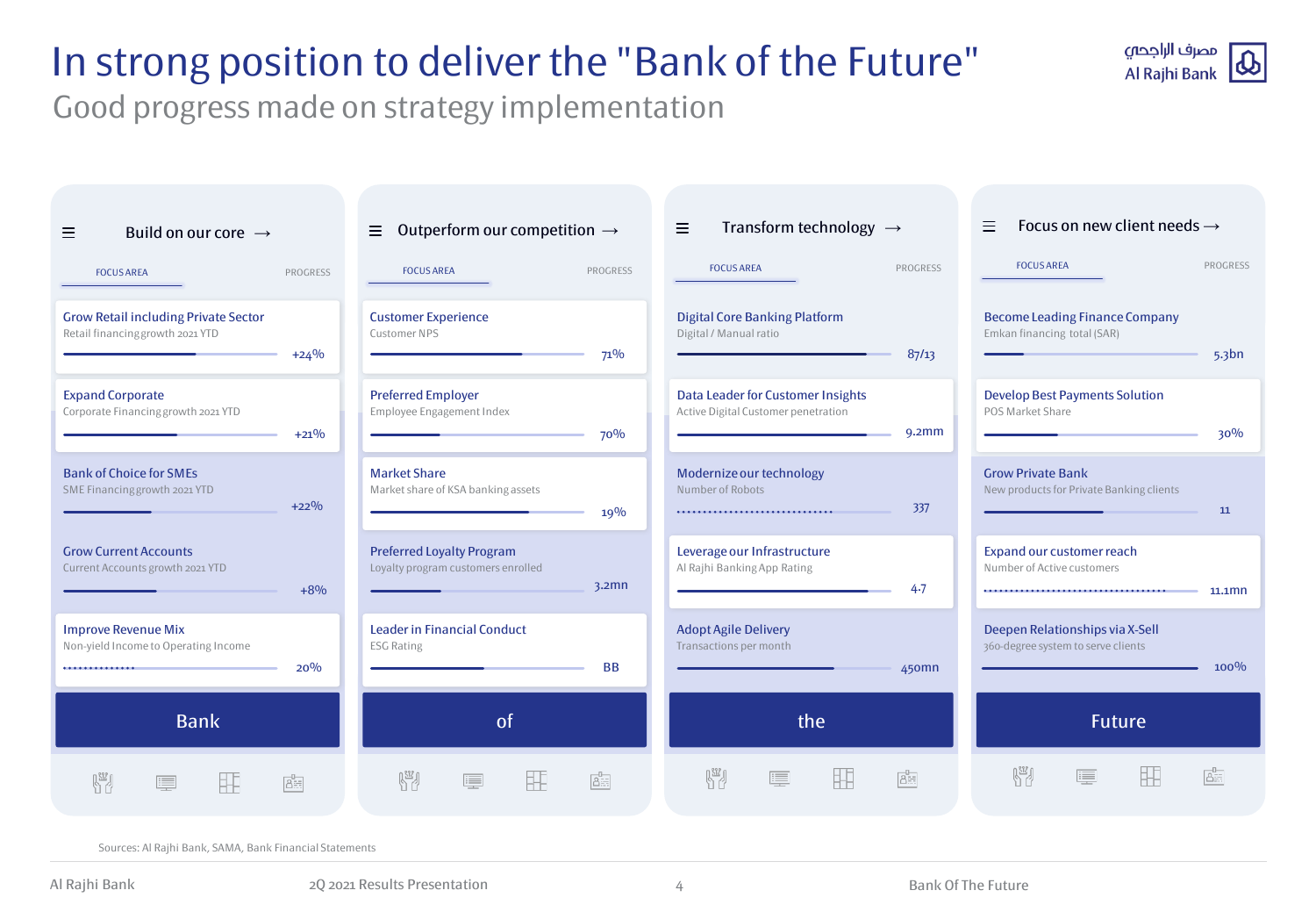

## 2Q 2021 Financial Highlights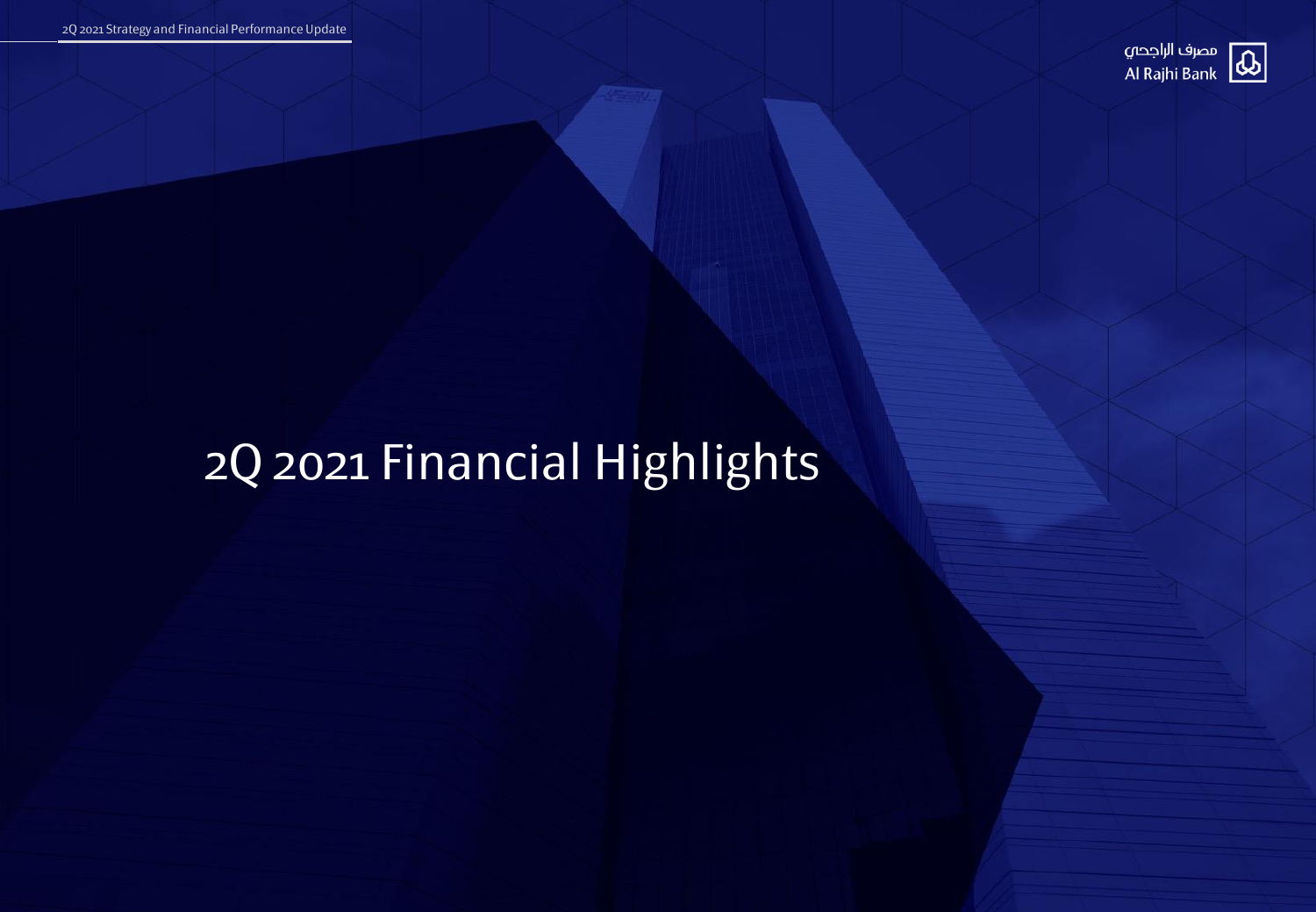## Balance Sheet Trends (1)

Strong 16% YTD balance sheet growth driven by Financing and investments



**Movement in Assets (SARbn)**



| SAR (mn)                          | 20 20 21 | 10 20 21 | QoQ     | 40 20 20 | <b>YTD</b> |
|-----------------------------------|----------|----------|---------|----------|------------|
|                                   |          |          |         |          |            |
| Cash and balances with SAMA       | 36,914   | 38,562   | $-4\%$  | 47,363   | $-22%$     |
| Due from banks and other FI       | 26,213   | 31,730   | $-17\%$ | 28,655   | $-9\%$     |
| Investments, net                  | 74,474   | 67,968   | $+10\%$ | 60,285   | $+24%$     |
| Financing, net                    | 390,296  | 356,144  | $+10\%$ | 315,712  | $+24%$     |
| Other assets, net                 | 18,243   | 17,829   | $+2\%$  | 16,810   | $+9\%$     |
| <b>Total assets</b>               | 546,139  | 512,234  | $+7%$   | 468,825  | $+16%$     |
| Due to banks and other FI         | 14,085   | 9,731    | $+45\%$ | 10,764   | $+31\%$    |
| Customers' deposits               | 447,506  | 421,269  | $+6\%$  | 382,631  | $+17\%$    |
| Other liabilities                 | 24,878   | 22,012   | $+13\%$ | 17,311   | $+44\%$    |
| <b>Total liabilities</b>          | 486,469  | 453,011  | $+7%$   | 410,706  | $+18%$     |
| <b>Total shareholders' equity</b> | 59,670   | 59,222   | $+1\%$  | 58,119   | $+3%$      |

#### **Movement in Funding (SARbn)**

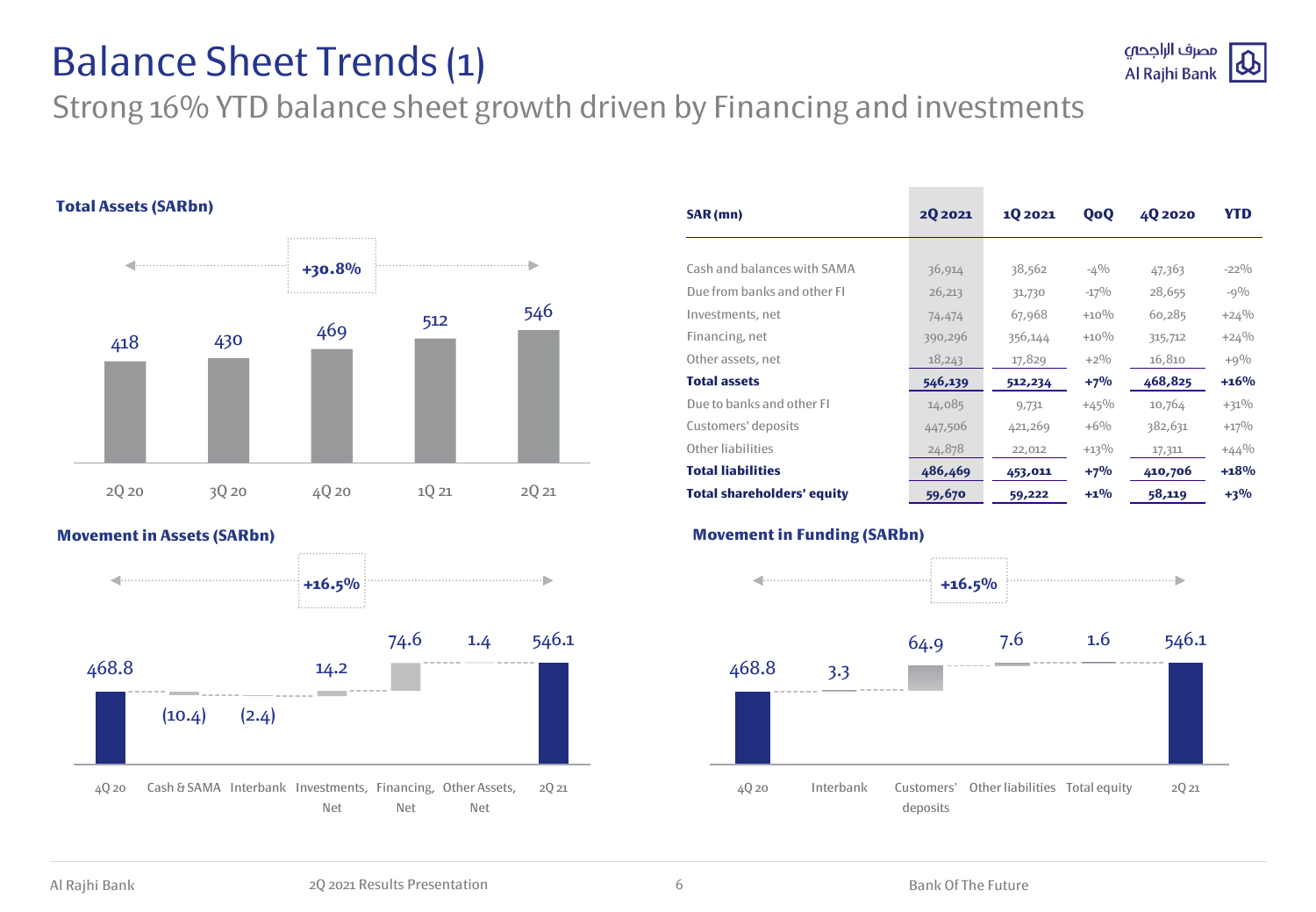## Balance Sheet Trends (2)

Financing growth driven by mortgage; Strong growth in customers deposits





**Movement in Net Financing (SARbn)**





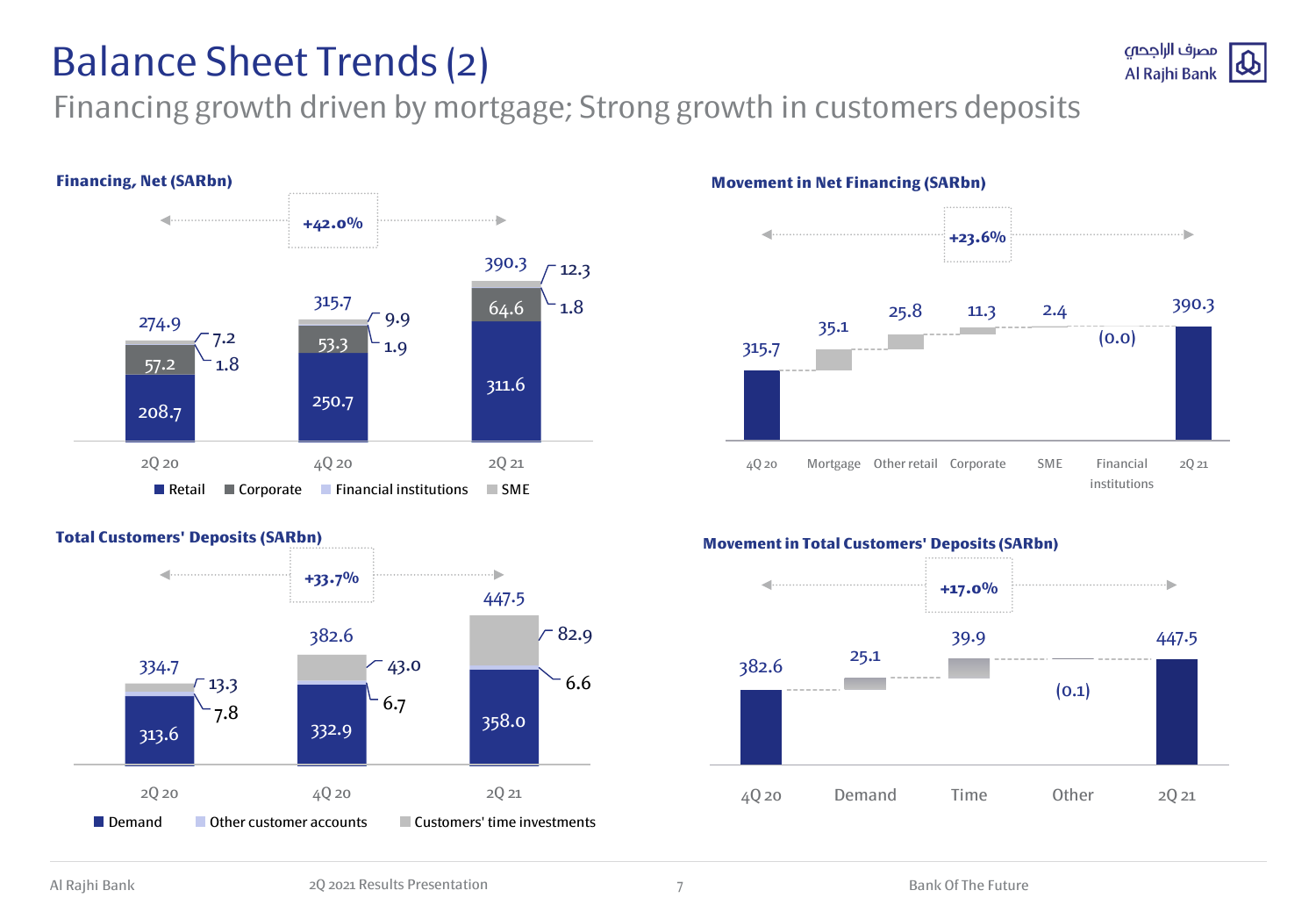### Net Income Trends Solid net profit growth of 44% YoY



#### **Net Income For The Period Before Zakat (SARmn)**





| SAR (mn)                                   | 1H 2021  | 1H 2020  | YoY     | 20 20 21 | 20 20 20 | YoY     |
|--------------------------------------------|----------|----------|---------|----------|----------|---------|
|                                            |          |          |         |          |          |         |
| <b>Net financing and investment income</b> | 9,822    | 8,078    | $+22%$  | 5,052    | 3,968    | $+27%$  |
| Fee from banking services, net             | 1,843    | 1,147    | $+61%$  | 934      | 529      | $+77\%$ |
| Exchange Income, net                       | 359      | 377      | $-5\%$  | 184      | 170      | $+8%$   |
| Other operating income, net                | 259      | 173      | $+50%$  | 166      | 141      | $+18%$  |
| <b>Fees and other income</b>               | 2,462    | 1,697    | $+45%$  | 1,285    | 840      | $+53%$  |
| <b>Total operating income</b>              | 12,284   | 9,775    | $+26%$  | 6,336    | 4,808    | $+32\%$ |
| Operating expenses                         | $-3,382$ | $-3,255$ | $+4\%$  | $-1,730$ | $-1,634$ | $+6\%$  |
| <b>Pre-provision profit</b>                | 8,902    | 6,520    | $+37%$  | 4,606    | 3,174    | $+45%$  |
| Total impairment charge                    | $-1,161$ | $-1,151$ | $+1\%$  | $-584$   | -458     | $+28%$  |
| Net income for the period before Zakat     | 7,741    | 5,370    | $+44\%$ | 4,022    | 2,716    | $+48%$  |
| Zakat                                      | $-801$   | $-554$   | $+45\%$ | $-418$   | $-280$   | $+49%$  |
| Net income for the period after Zakat      | 6,940    | 4,816    | $+44\%$ | 3,605    | 2,436    | $+48%$  |

#### **Net Income Before Zakat Growth Drivers By Type (SARmn)**

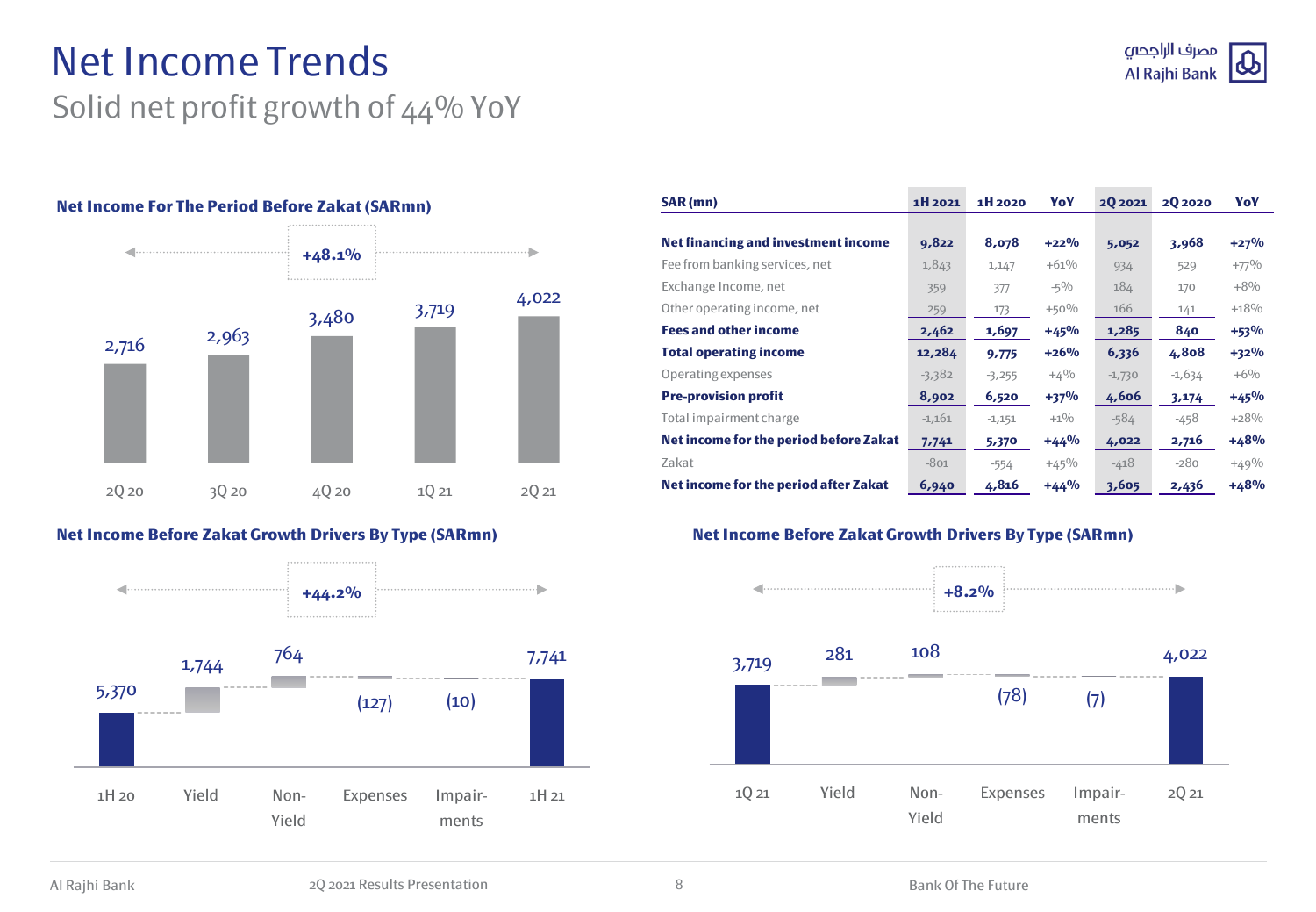## Operating Income Trends

### Strong income growth reflecting successful strategy execution



**Total Operating Income (SARmn)**

**Net Profit Margin (%)**



**Total Operating Income Growth Drivers By Type (SARmn)**



مصرف الراجحى ω **Al Rajhi Bank**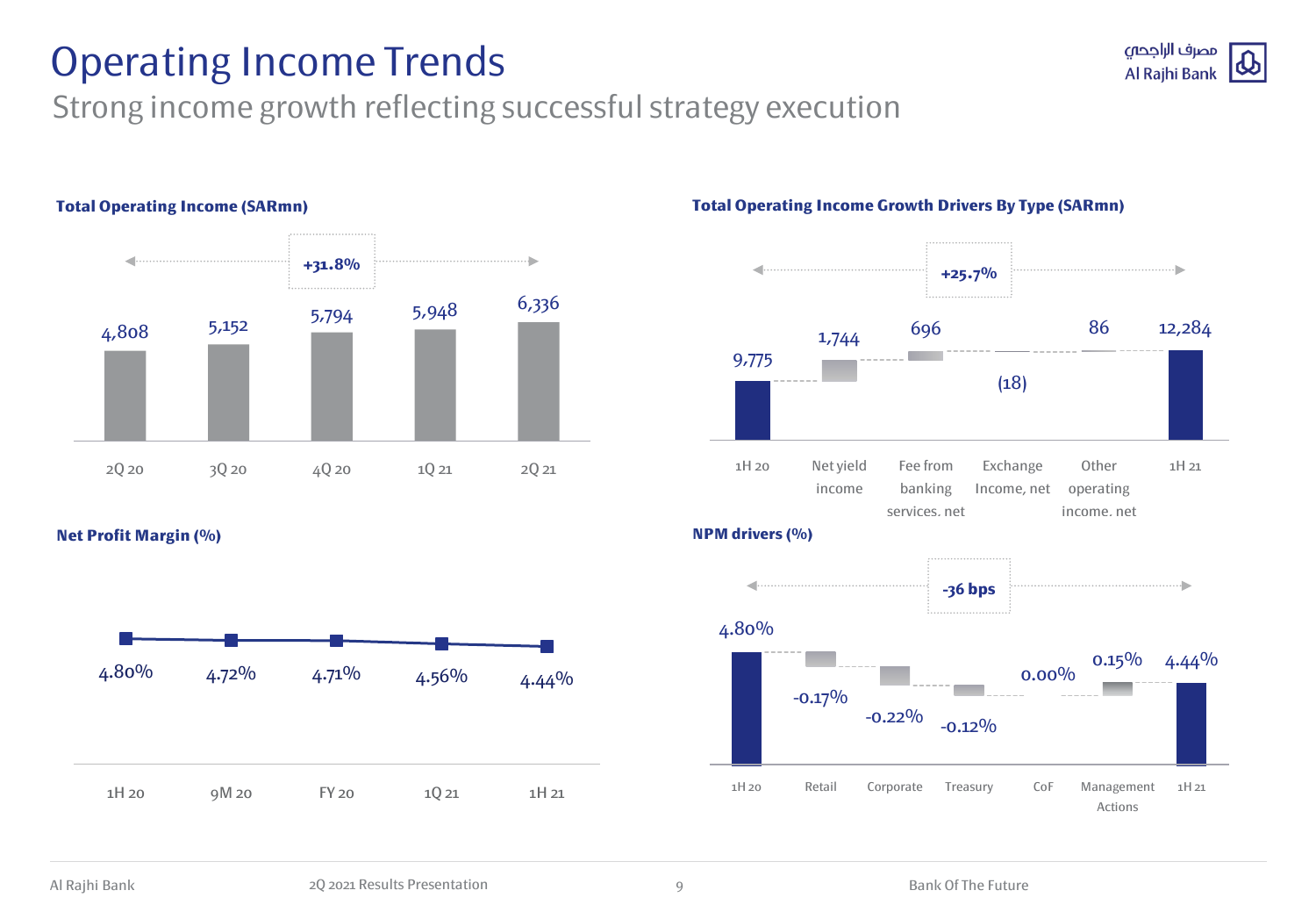## Expenses Trends

### Cost efficiencies resulted in higher positive jaws



#### **Operating Expenses (SARmn)**

**Cost To Income Ratio (%)**



#### **Operating Expenses Growth Drivers By Type (SARmn)**



#### **Cost to Income Ratio Drivers (%)**



مصرف الراجحى ω Al Rajhi Bank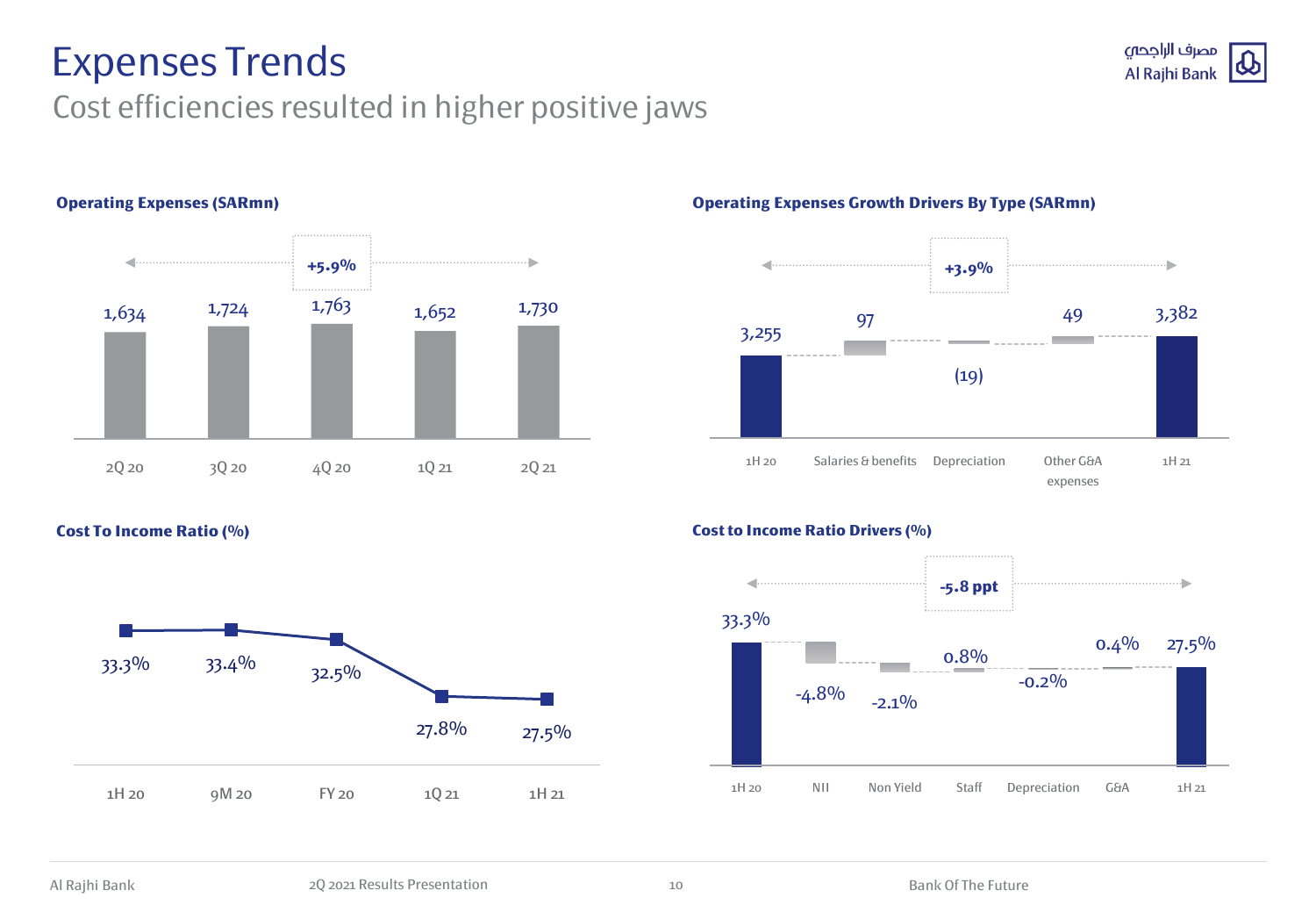## Asset Quality Trends (1)

Asset quality remains healthy and NPL coverage remains strong and stable



### **NPL Ratio (%)**





#### **NPL Coverage Ratio (%)**

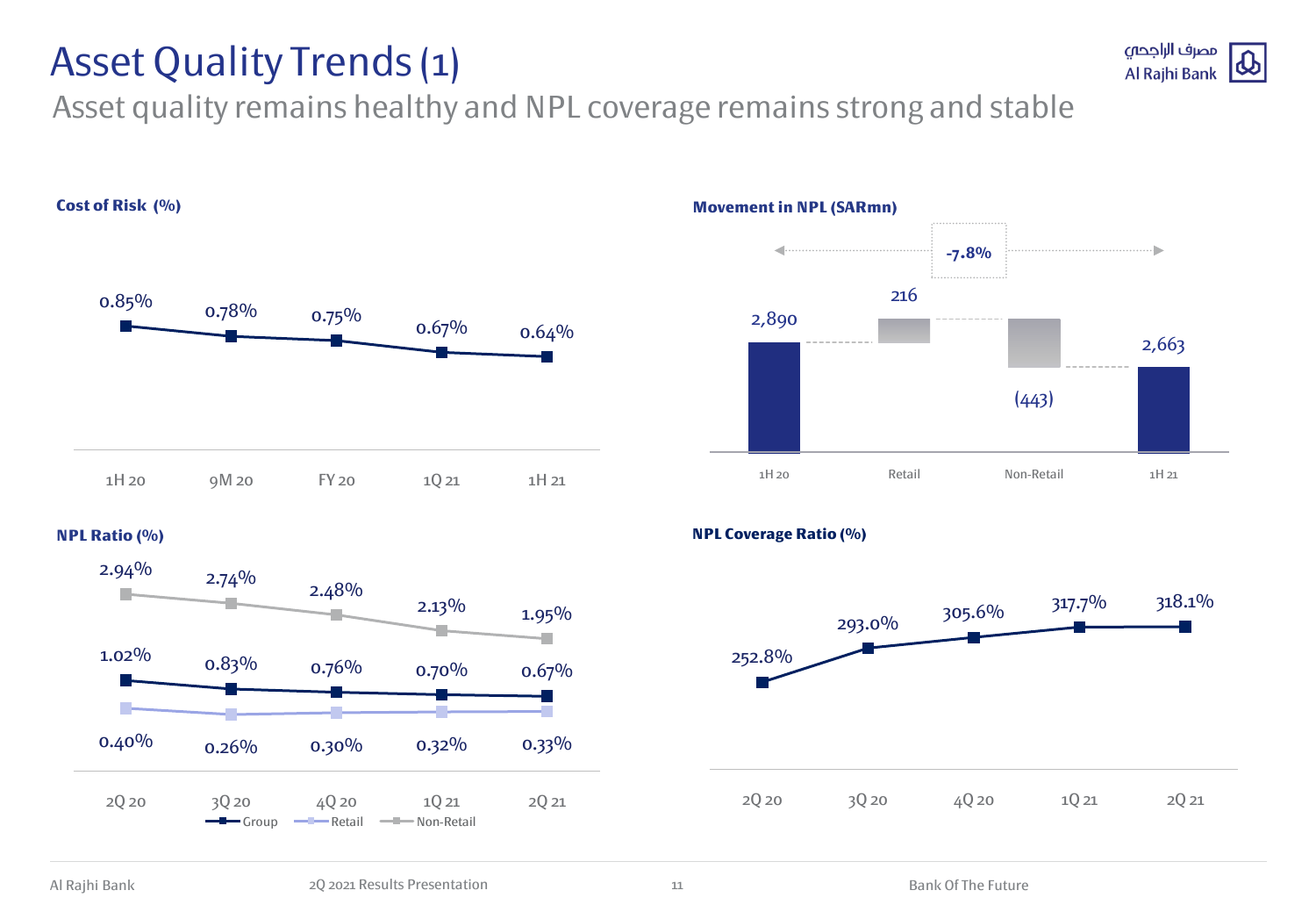## Asset Quality Trends (2)

### Healthy stage coverage reflecting prudent risk management



### **Gross Loans by Stage\* (SARbn)**





مصرف الراجحى Al Rajhi Bank



\* Stage exposure and ECL allowances varies from the financial statements due to IFRS9 cure period treatment

**ECL Coverage\* (%)**

12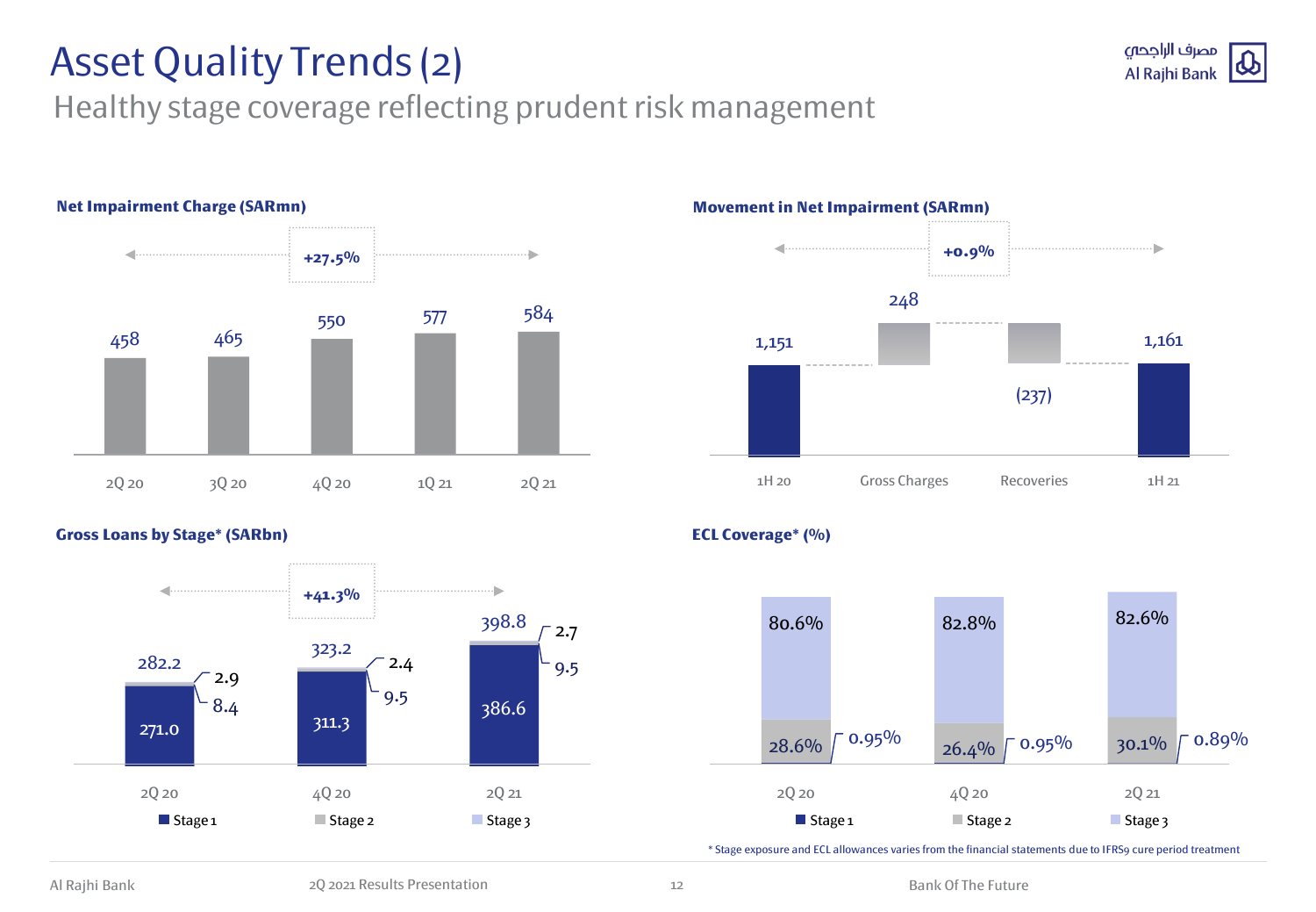## Liquidity Trends





## 78.8% 79.9% 78.8% 80.6% 83.2% 2Q 20 3Q 20 4Q 20 1Q 21 2Q 21 Regulatory Maximum 90%

### **SAMA LDR (%)**

**LCR (%)**



**NSFR (%)**





مصرف الراجحى

Al Rajhi Bank

 $\bf \Phi$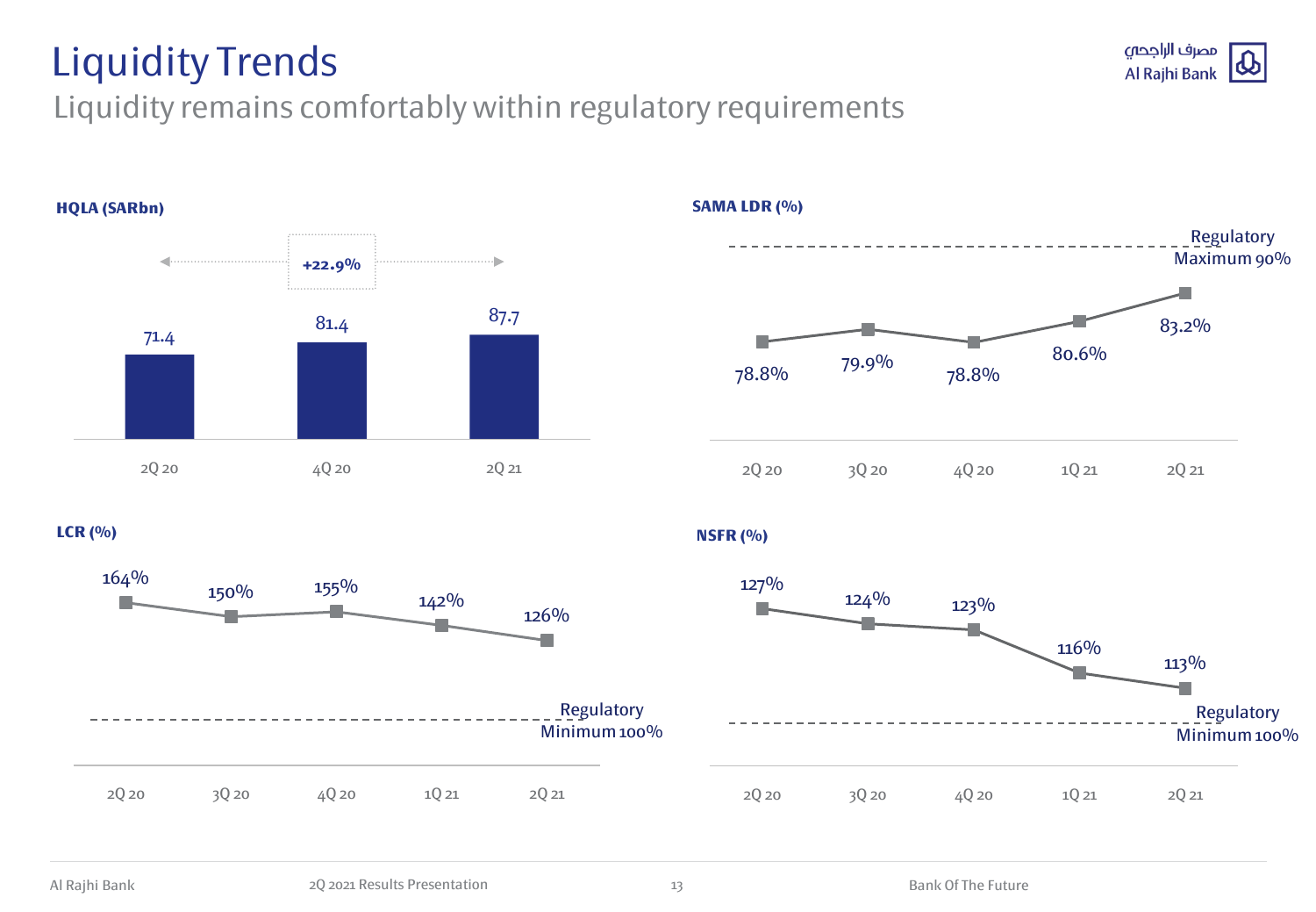## Capitalisation Trends

### Capital position well above regulatory minima







 $51.9$   $58.1$   $62.6$ 3.1 3.5 4.2 55.1 61.6 66.7 **+21.2%** 2Q 20 2Q 21 **Total Capital (SARbn)** ■ Tier 1 Capital (CET1) Tier 2 capital (T2)



مصرف الراجحى  $\bf \Phi$ Al Rajhi Bank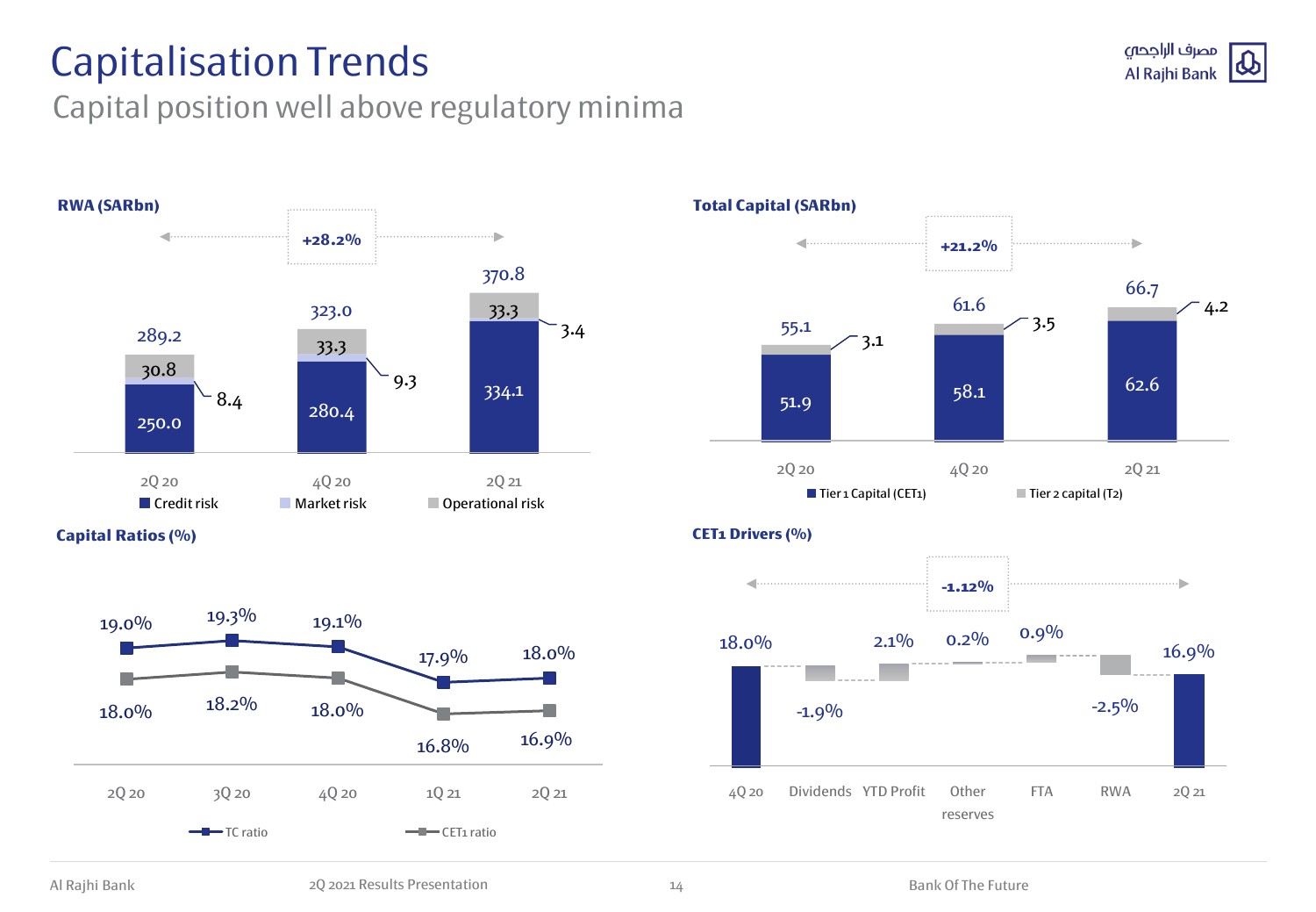## Return Metrics

### Al Rajhi Bank's returns remain industry-leading



# $\begin{array}{cccc} 1.06 & & 1.25 & & 1.33 & & 1.44 \ 0.97 & & 1.06 & & & \end{array}$ **+48.0%**



#### **Return on Equity (%)**



### **Return on Assets (%)**

**Earnings per Share (SAR)**



مصرف الراجحى Φ Al Rajhi Bank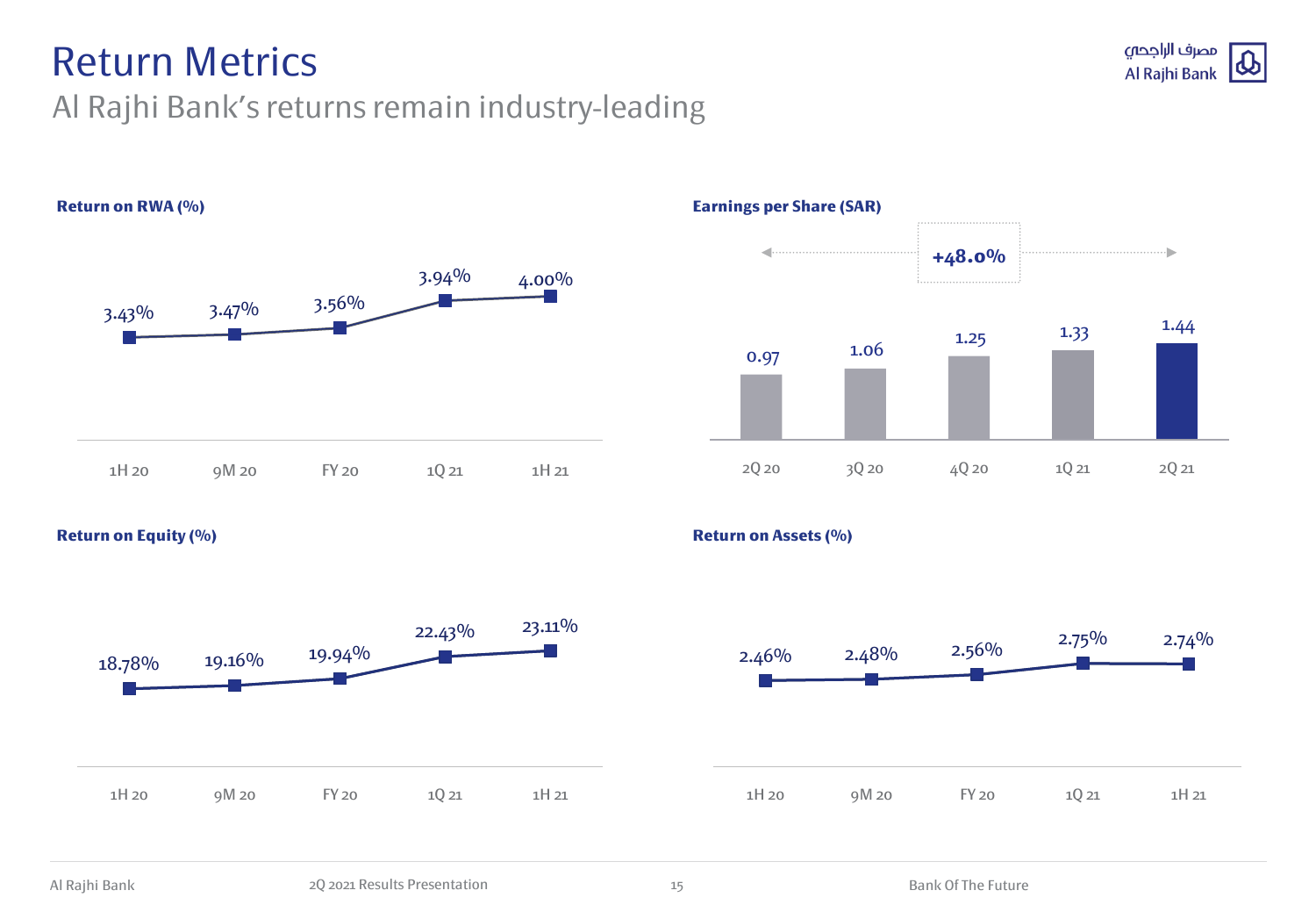## Trends ahead of expectations



Guidance revisions driven by solid growth in first half 2021

|                      |                        | <b>FY 2021 Guidance</b> | <b>2Q 2021 Actual</b> | <b>Guidance Revision</b> |
|----------------------|------------------------|-------------------------|-----------------------|--------------------------|
| <b>Balance Sheet</b> | <b>Financing</b>       | High teens growth       | $+23.6%$              | $32\% - 35\%$            |
|                      |                        |                         |                       |                          |
|                      | Net profit margin      | -30 bps to -40 bps      | $-27$ bps             | -40 bps to -50 bps       |
| Profitability        | Cost to income ratio   | <b>Below 30%</b>        | $27.5\%$              | Below 28.5%              |
|                      | <b>ROE</b>             | $21\% - 22\%$           | 23.1%                 | $23\% - 24\%$            |
|                      |                        |                         |                       |                          |
| <b>Asset Quality</b> | Cost of risk           | $0.60\% - 0.70\%$       | 0.64%                 | Unchanged                |
|                      |                        |                         |                       |                          |
| Capital              | CET <sub>1</sub> ratio | $16\% - 17\%$           | 16.9%                 | $17\% - 18\%$            |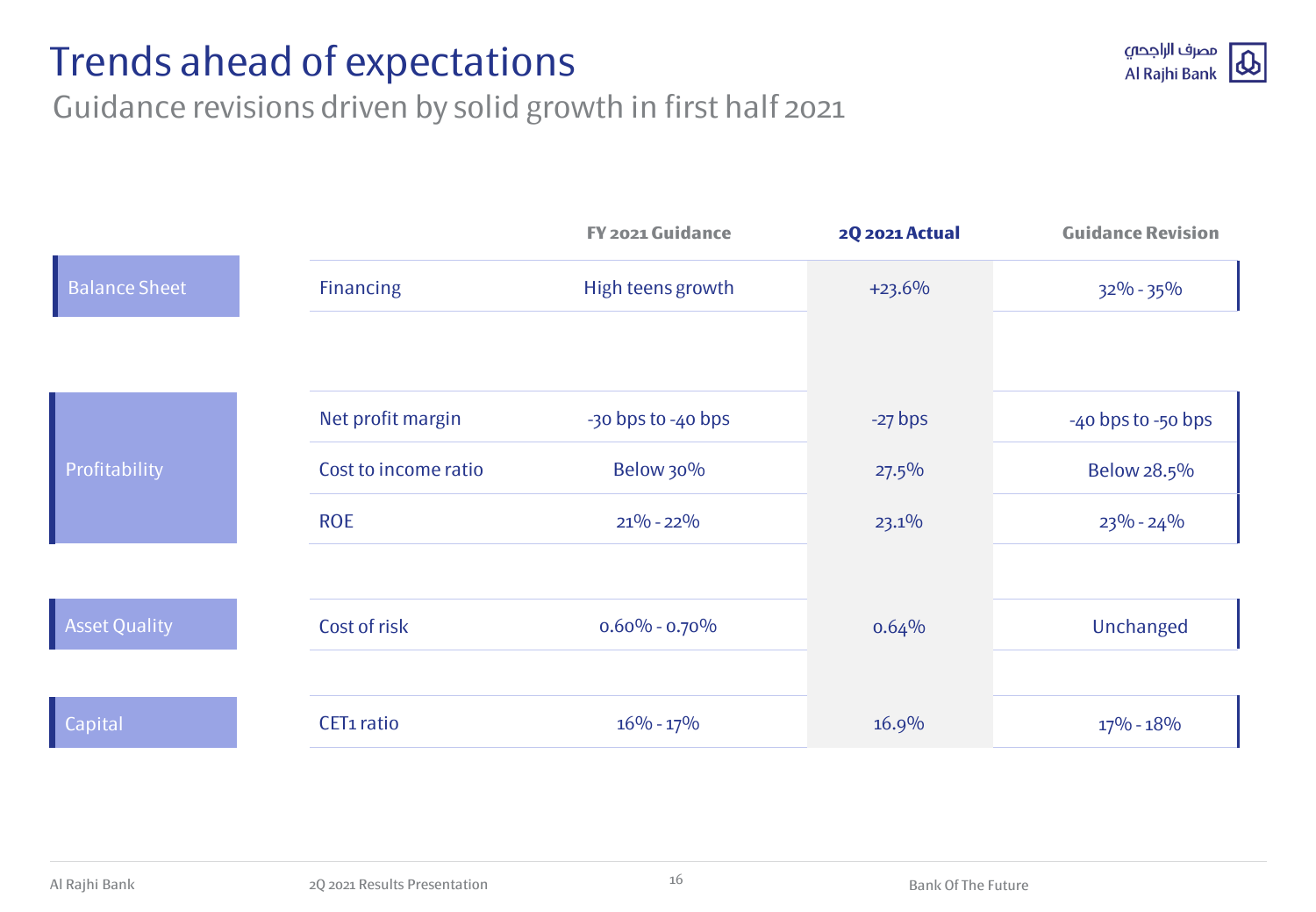

## Questions & Answers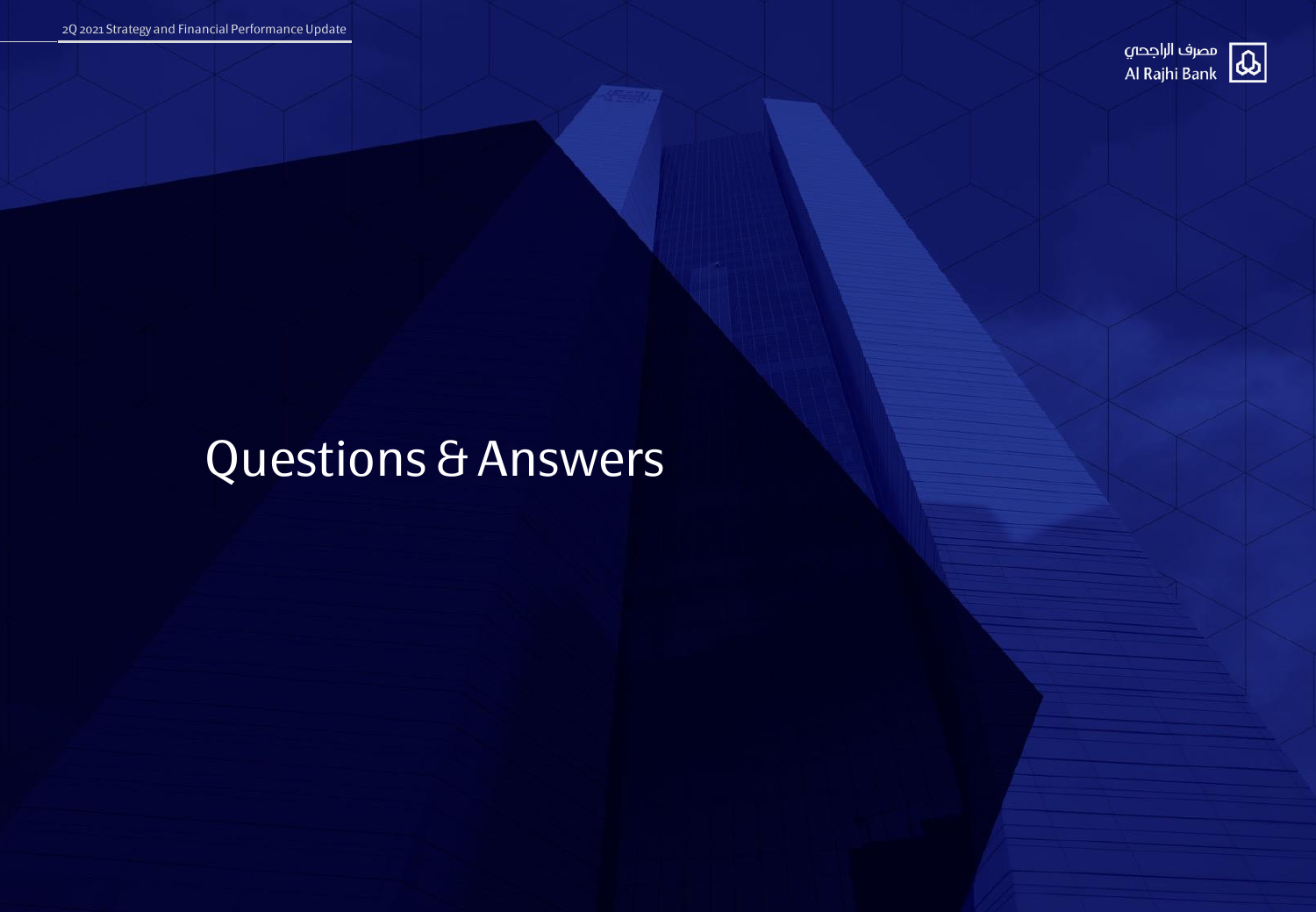

## ESG Highlights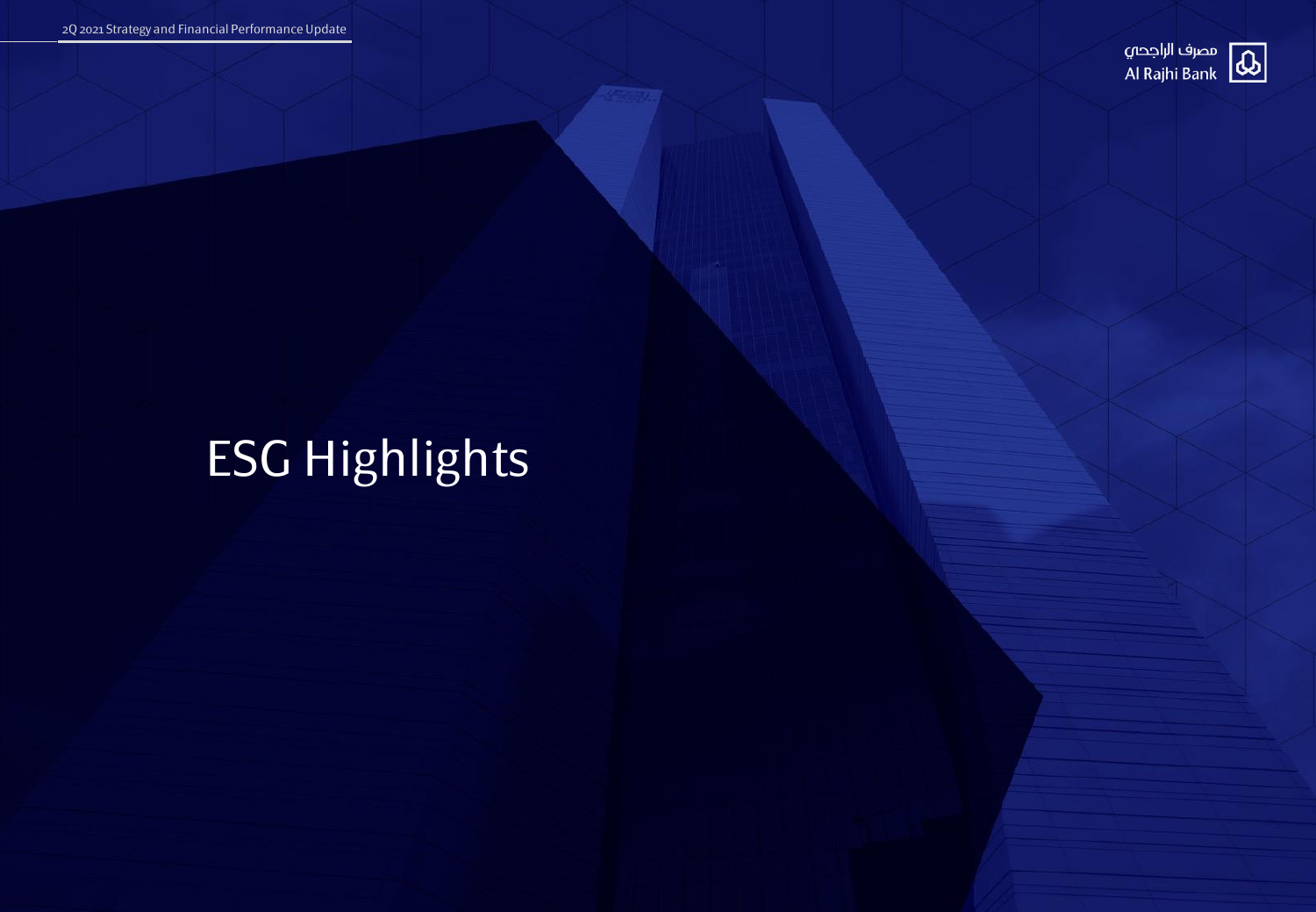### ESG Highlights 2Q 2021



Al Rajhi Bank 2Q 2021 Results Presentation 19 and 2Q 2021 Results Presentation and 2Q 2021 Results Presentation

19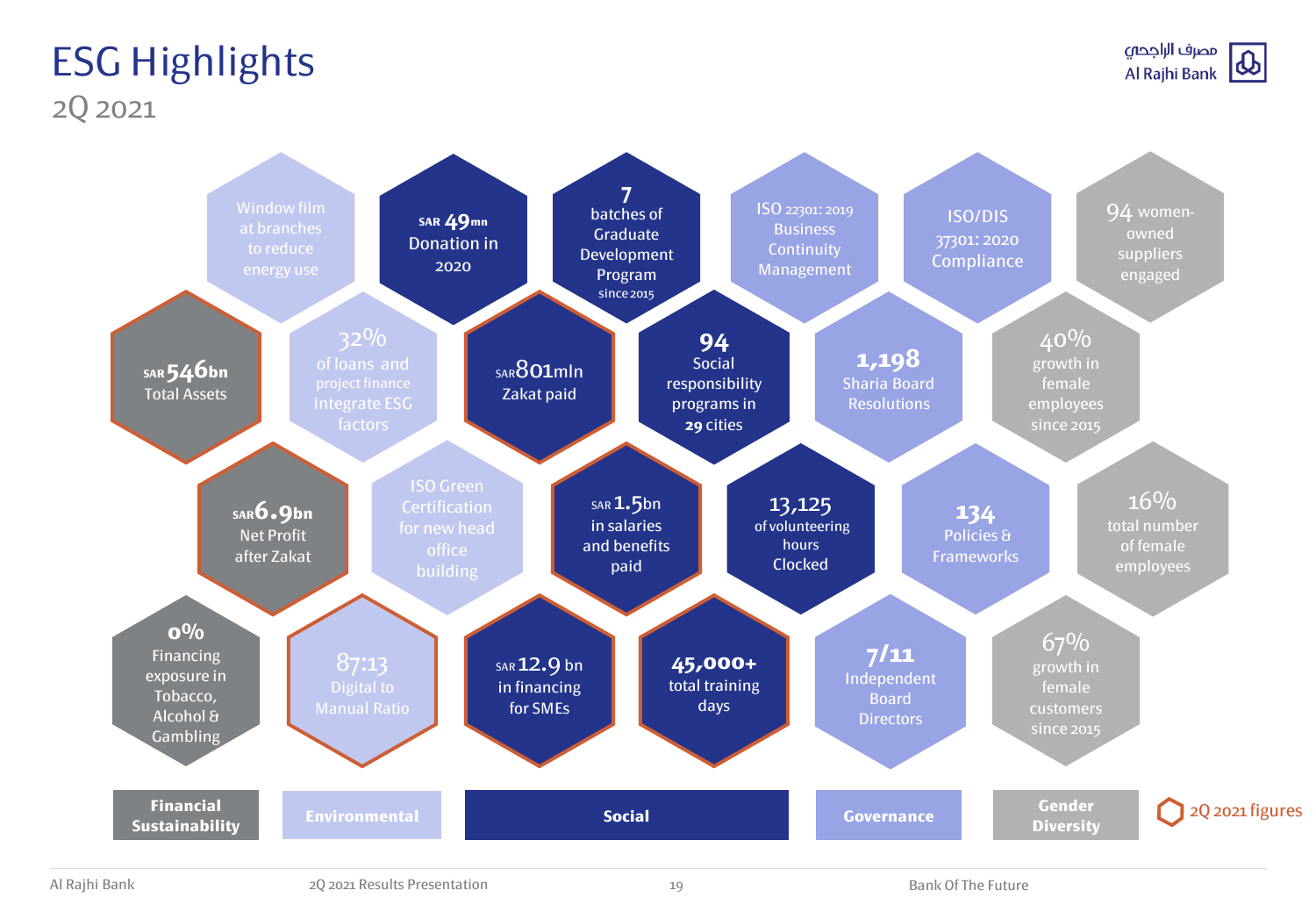

## KSA's Macro-Economic Environment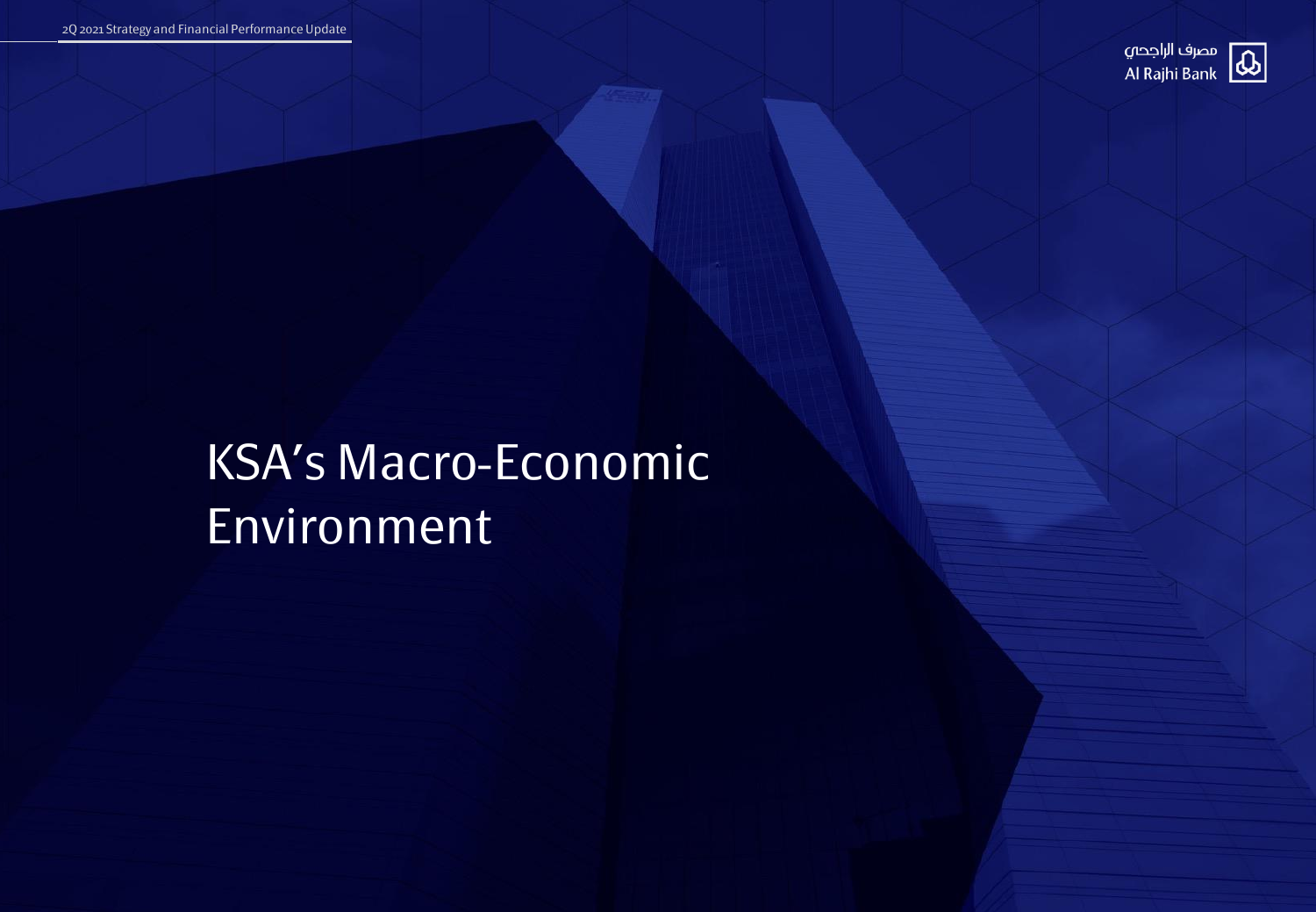## KSA Economic Outlook

recovery in oil prices and economic activities.

Average inflation is forecasted to be 3.2% in 2021.

■ IMF has revised up 2021 GDP growth forecast to 2.4% driven by

Saudi is keeping its fiscal expenditure at the budgeted level.

### Improved economic conditions compared to 2020



#### **GDP Growth / Brent Oil Price**



### **Expenditure/Revenue and Asset Reserves (SARbn)**



**Highlights**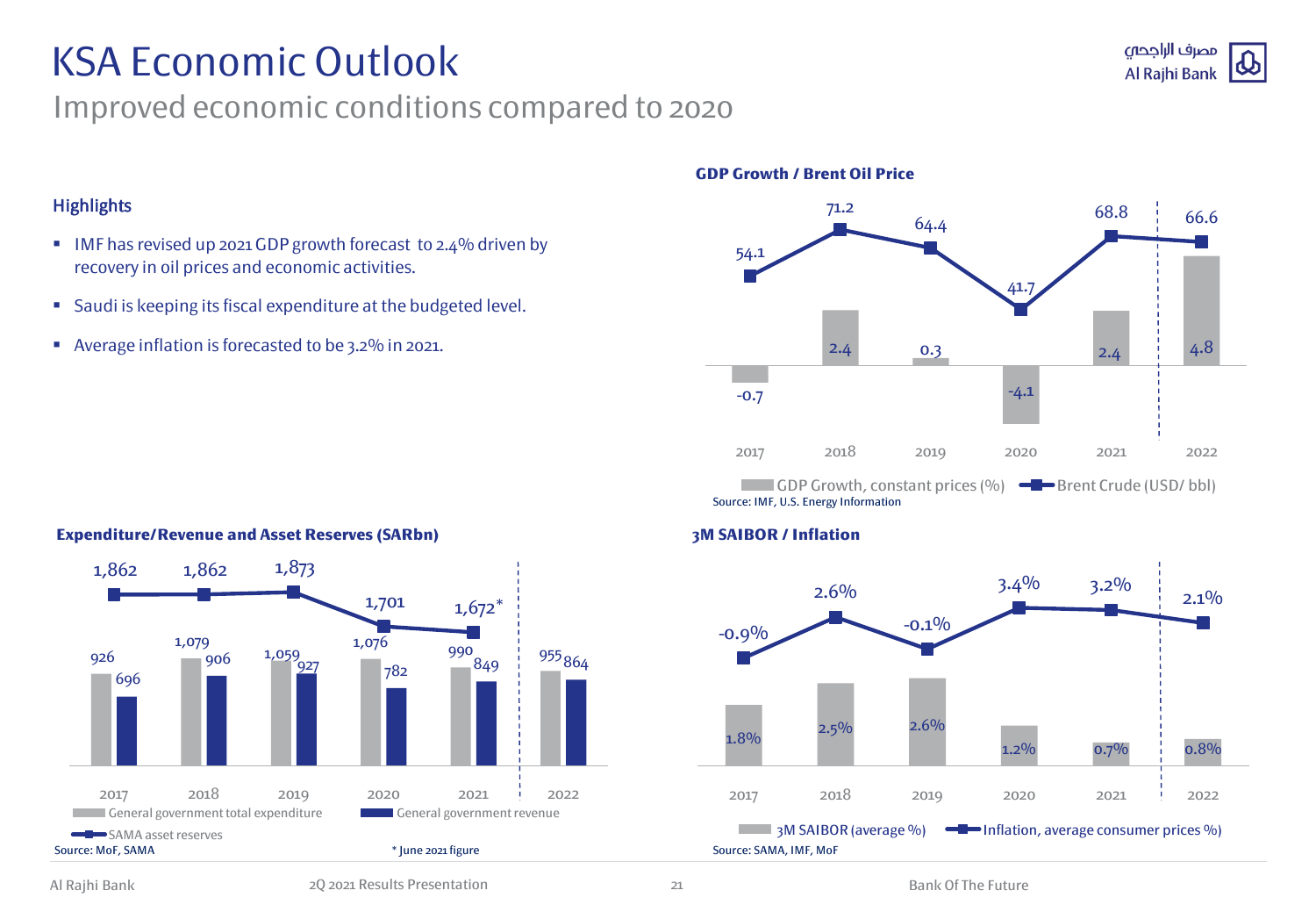## Banking Sector Highlights

### Growth in mortgage lending continues to drive credit growth

### Recent Developments

- SRC reduced mortgage reference rate, starting from June by 10bps.
- **Continuous migration to cashless payment methods.**
- Deferral Payment Program extended for additional three months till September 30, 2021 for MSME that are still affected by Covid-19.



**SAMA LDR (%) & Bank Loans and Deposits (SARmn)**



مصرف الراجحى Al Rajhi Bank

#### **POS/ATM & E-Commerce (SARbn)**

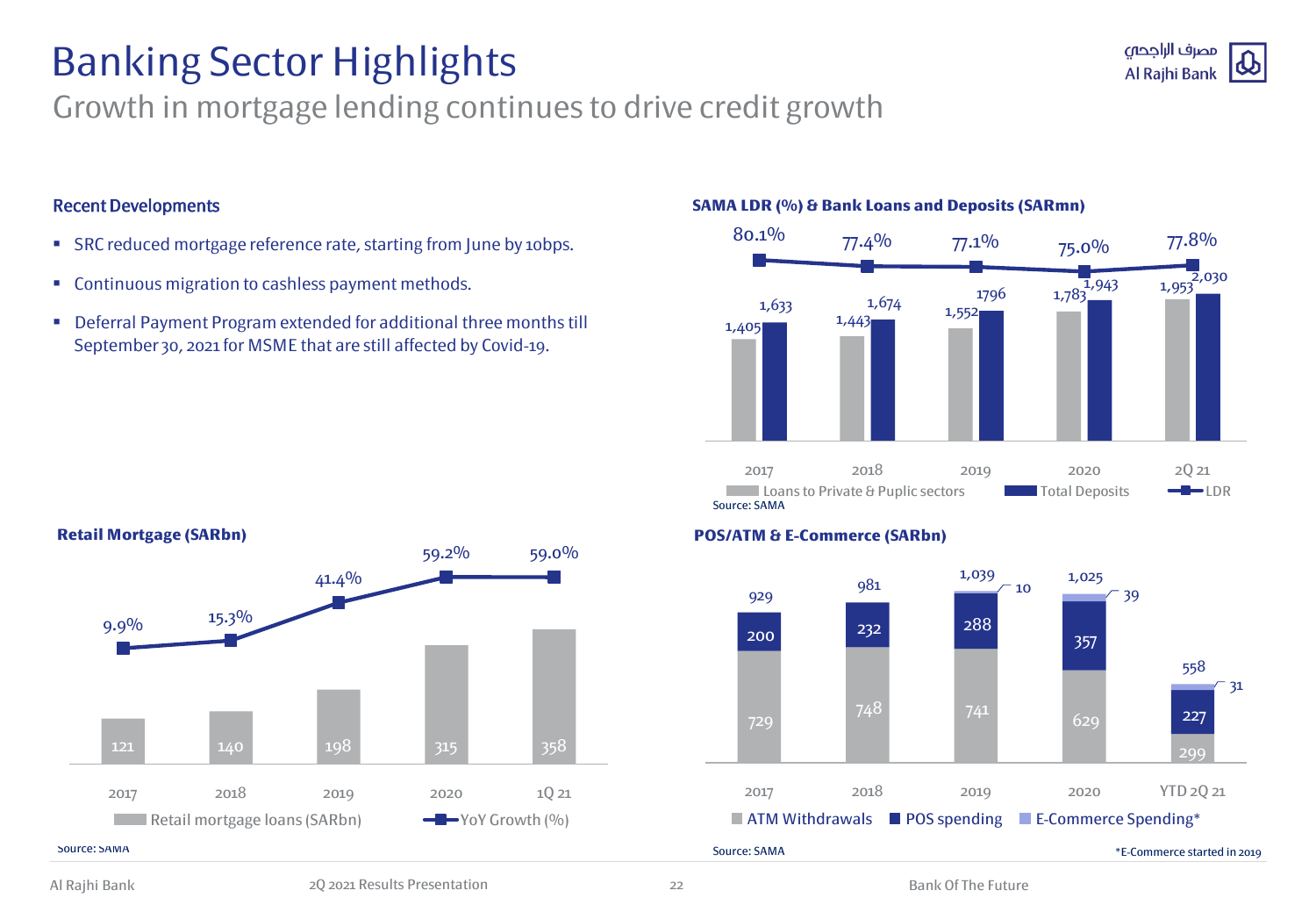

## IR Contact Information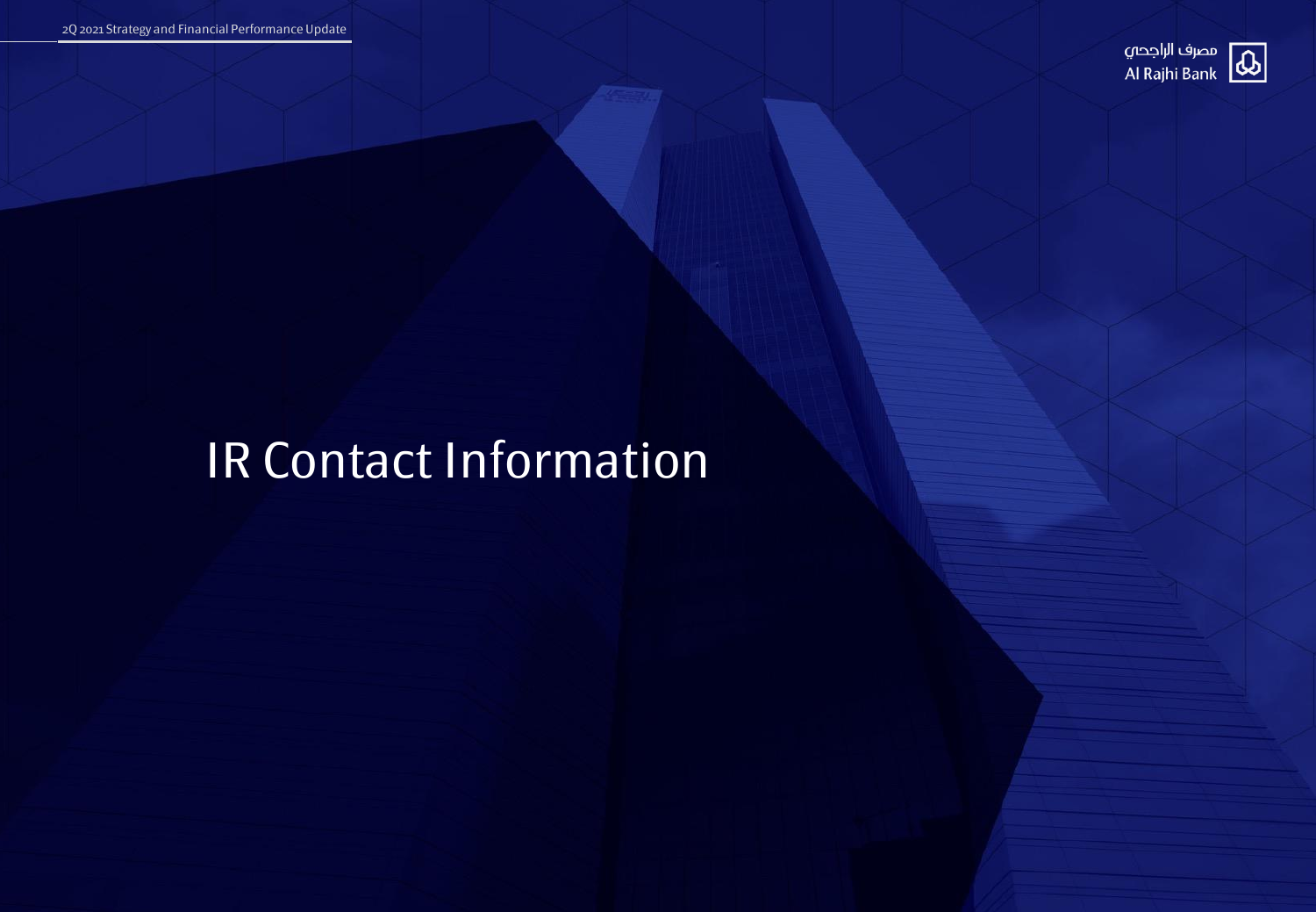## Additional Information

### Contact investor relations for more information



Mr. Rayan Alshuaibi

Head of Investor Relations

Tel: +966 (11) 828 1972

Email: [alshuaibirs@alrajhibank.com.sa](mailto:altimyatff@alrajhibank.com.sa)

Mr. Faisal F. Altimyat

Investor Relations Specialist

Tel: +966 (11) 828 1457

Email: [altimyatff@alrajhibank.com.sa](mailto:altimyatff@alrajhibank.com.sa)

### Upcoming Events in 3Q 2021

| 31st Aug - 2nd Sep     | <b>JPM MENA Investment Forum</b>             |
|------------------------|----------------------------------------------|
| $8th - 10th$ Sep       | Citi GEMS Conference                         |
| $13th - 21st$ Sep      | <b>EFG Virtual Investor Conference</b>       |
| $21^{st}$ - 23rd Sep   | <b>BofA Annual Financials CEO Conference</b> |
| $27th$ Sep $-15th$ Oct | HSBC Saudi Exchange Virtual Roadshow         |



### Visit our website ([here\)](https://www.alrajhibank.com.sa/en/alrajhi-group/investor-relations) for more Investor disclosers:

• Annual Report

• Factsheet

- Financial Statements
- Investor Presentation
- Data Supplement
- Earnings Release





### Al-Rajhi Banking App eBusiness Banking App Investor Relations App